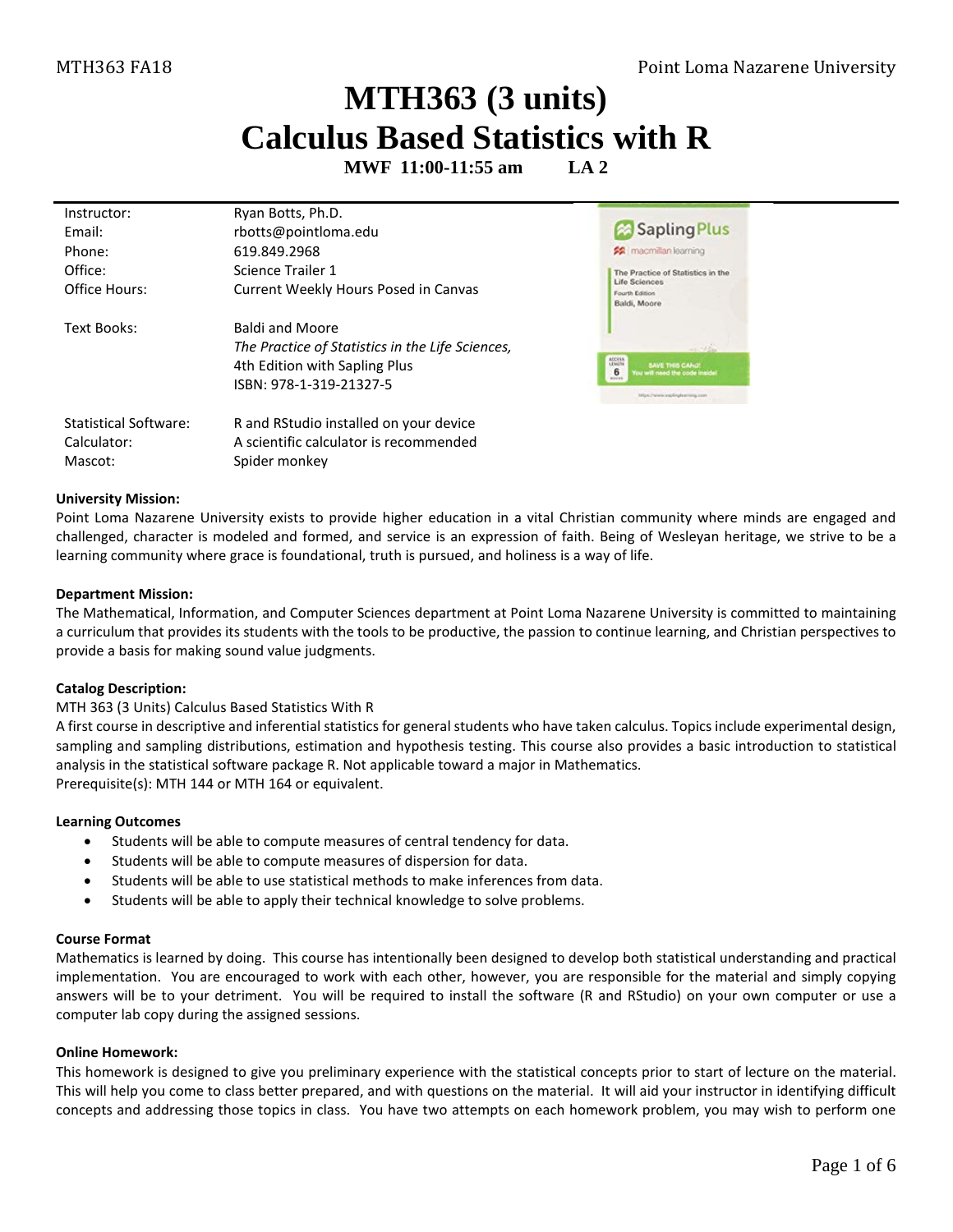## MTH363 FA18 Point Loma Nazarene University

attempt prior to the start of class on the material. The final attempt is due the Saturday following the class activity on the material at 11:59 pm. **YOU MUST HAVE ACCESS TO SAPLING PLUS FOR THIS MATERIAL.**

#### **Written Homework:**

The homework is designed to allow you to grasp the concepts of Statistics; it is not an end in itself. Assignments will be announced on Monday, and Wednesday. The work will be due on the following Monday (with a few exceptions).. The problems from the text may be submitted as a hard copy or may be submitted by e-mail in Word or Excel format (but not in Google Docs). There may also be other activities that are completed as homework. Late homework will not be accepted without prior consent or a well-documented emergency beyond your control. The lowest homework score will be dropped prior to computing the final course grade.

Collected assignments must be prepared in a style suitable for grading. The following guidelines are used to determine credit:

- the organization must be easy to follow
- the work must be legible
- complete solutions must be written for problems (not just answers);
- answers must be clearly marked
- use complete sentences to answer questions

#### **Labs:**

The labs will be posted in Canvas and are due in Canvas at the scheduled times (by 11:59 pm on the Saturday prior to the next lab).

#### **Examinations and the Final Examination:**

There will be two Mid-Semester Examinations and a comprehensive Final Examination. Both Mid-Semester Examinations and the Final Examination will include problems and questions over material assigned in the text, readings and handouts, as well as material presented in class. The examination schedule is included in the daily schedule. The instructor will not accept excuses such as poor communication with parents, benefactors, surf team sponsors and/or travel agents. No examination shall be missed without prior consent or a well-documented emergency beyond your control. In such cases, all make-up exams will occur at 8:30 am on the Saturday between classes and Final Exam week. A score of zero will be assigned for an examination that is missed without prior consent or a well-documented emergency beyond your control. The Lab Final Examination will be included as 1/5th of the Final Examination score.

#### **Grade Components:**

| <b>Grade Component</b>       | Percent |
|------------------------------|---------|
| Two Examinations at 15% each | 30      |
| <b>Final Exam</b>            | 35      |
| Labs                         | 15      |
| Online Homework              | 10      |
| Written Homework             | 10      |
| Total                        | 100     |

#### **Grading Scale:**

Grades are based on the number of points accumulated throughout the course with the following exception. A student must pass at least one of Examination 1, Examination 2, or the Final Examination in order to pass the class. That is, a score of 60% must be achieved on one of the Examinations, or else the final grade will be an F regardless of all other point totals. Approximate minimal percentages required to obtain a given grade are:

| Grading Scale in percentages   A | B |                                                                                |  |  |
|----------------------------------|---|--------------------------------------------------------------------------------|--|--|
|                                  |   | $ (87.5, 90.0) $ (77.5, 80.0) $ (67.5, 70.0) $                                 |  |  |
|                                  |   | $\mid$ [92.5, 100] $\mid$ [82.5, 87.5] $\mid$ [72.5, 77.5] $\mid$ [62.5, 67.5] |  |  |
|                                  |   | $-$ [90.0, 92.5) [80.0, 82.5) [70.0, 72.5) [60.0, 62.5)                        |  |  |

#### **Attendance:**

Attendance is expected at each class session. In the event of an absence you are responsible for the material covered in class and the assignments given that day.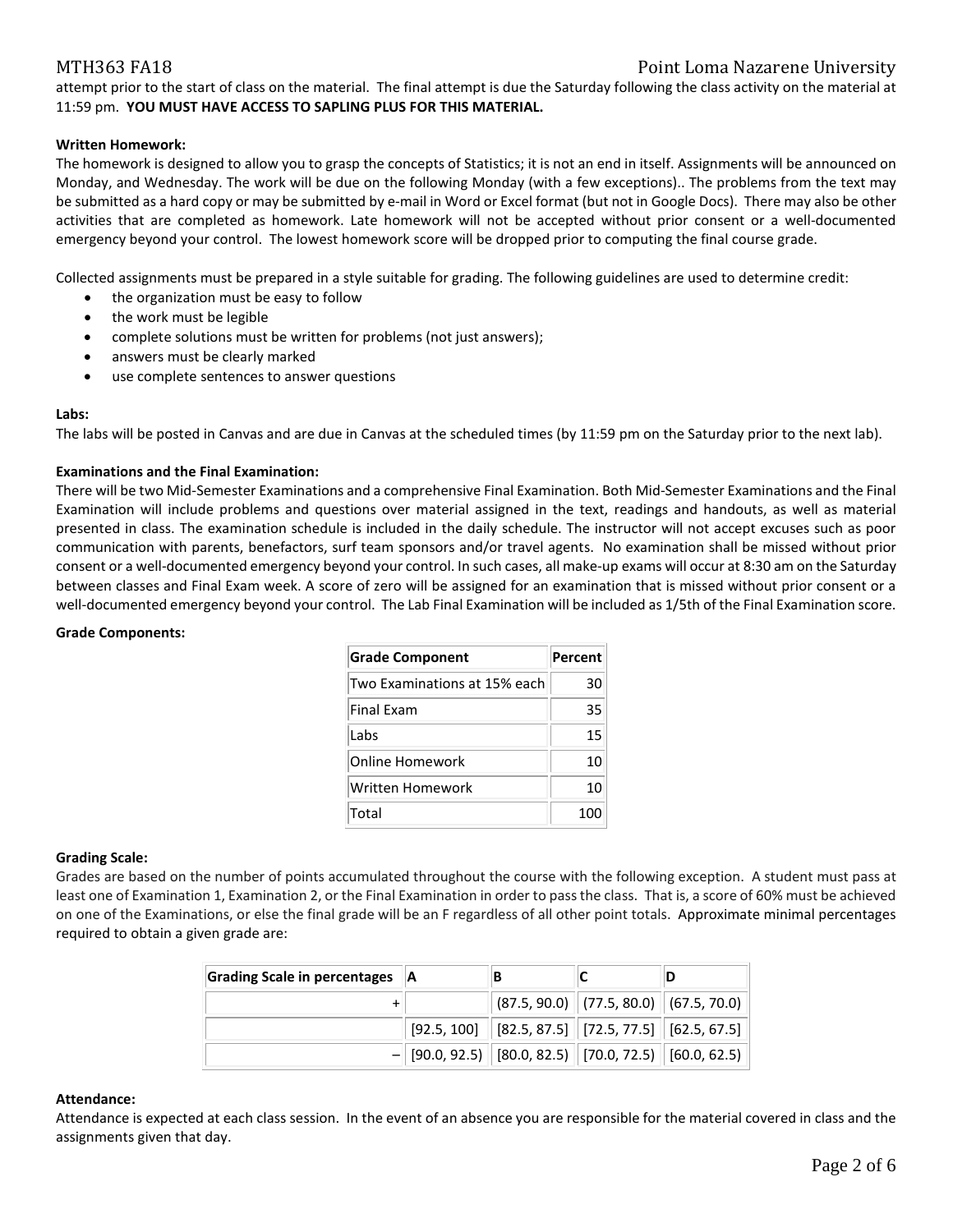Regular and punctual attendance at all classes is considered essential to optimum academic achievement. If the student is absent from more than 10 percent of class meetings, the faculty member can file a written report which may result in de-enrollment. If the absences exceed 20 percent, the student may be de-enrolled without notice until the university drop date or, after that date, receive the appropriate grade for their work and participation. Se[e Attendance Policy](https://catalog.pointloma.edu/content.php?catoid=28&navoid=1761#Class_Attendance) in the in the Undergraduate Academic Catalog.

### **Class Enrollment:**

It is the student's responsibility to maintain his/her class schedule. Should the need arise to drop this course (personal emergencies, poor performance, etc.), the student has the responsibility to follow through (provided the drop date meets the stated calendar deadline established by the university), not the instructor. Simply ceasing to attend this course or failing to follow through to arrange for a change of registration (drop/add) may easily result in a grade of F on the official transcript.

#### **Academic Accommodations:**

While all students are expected to meet the minimum standards for completion of this course as established by the instructor, students with disabilities may require academic adjustments, modifications or auxiliary aids/services. At Point Loma Nazarene University (PLNU), these students are requested to register with the Disability Resource Center (DRC), located in the Bond Academic Center. [\(DRC@pointloma.edu](mailto:DRC@pointloma.edu) or 619-849-2486). The DRC's policies and procedures for assisting such students in the development of an appropriate academic adjustment plan (AP) allows PLNU to comply with Section 504 of the Rehabilitation Act and the Americans with Disabilities Act. Section 504 (a) prohibits discrimination against students with special needs and guarantees all qualified students equal access to and benefits of PLNU programs and activities. After the student files the required documentation, the DRC, in conjunction with the student, will develop an AP to meet that student's specific learning needs. The DRC will thereafter email the student's AP to all faculty who teach courses in which the student is enrolled each semester. The AP must be implemented in all such courses.

If students do not wish to avail themselves of some or all of the elements of their AP in a particular course, it is the responsibility of those students to notify their professor in that course. PLNU highly recommends that DRC students speak with their professors during the first two weeks of each semester about the applicability of their AP in that particular course and/or if they do not desire to take advantage of some or all of the elements of their AP in that course.

### **Academic Honesty:**

Students should demonstrate academic honesty by doing original work and by giving appropriate credit to the ideas of others. Academic dishonesty is the act of presenting information, ideas, and/or concepts as one's own when in reality they are the results of another person's creativity and effort. A faculty member who believes a situation involving academic dishonesty has been detected may assign a failing grade for that assignment or examination, or, depending on the seriousness of the offense, for the course. Faculty should follow and students may appeal using the procedure in the university Catalog. See [the catalog](https://catalog.pointloma.edu/content.php?catoid=28&navoid=1761#Academic_Honesty) for definitions of kinds of academic dishonesty and for further policy information.

### **Final Exam: Monday December 10, 2018 10:30 am – 1:00 pm**

The final exam date and time is set by the university at the beginning of the semester and may not be changed by the instructor. This schedule can be found on the university website and in the course calendar. No requests for early examinations will be approved. Only in the case that a student is required to take three exams during the same day of finals week, is an instructor authorized to consider changing the exam date and time for that particular student.

#### **The Final Exam is a comprehensive examination.**

### **Copyright Protected Materials:**

Point Loma Nazarene University, as a non-profit educational institution, is entitled by law to use materials protected by the US Copyright Act for classroom education. Any use of those materials outside the class may violate the law.

#### **Credit Hour:**

In the interest of providing sufficient time to accomplish the stated course learning outcomes, this class meets the PLNU credit hour policy for an 3 unit class delivered over 15 weeks. Specific details about how the class meets the credit hour requirements can be provided upon request.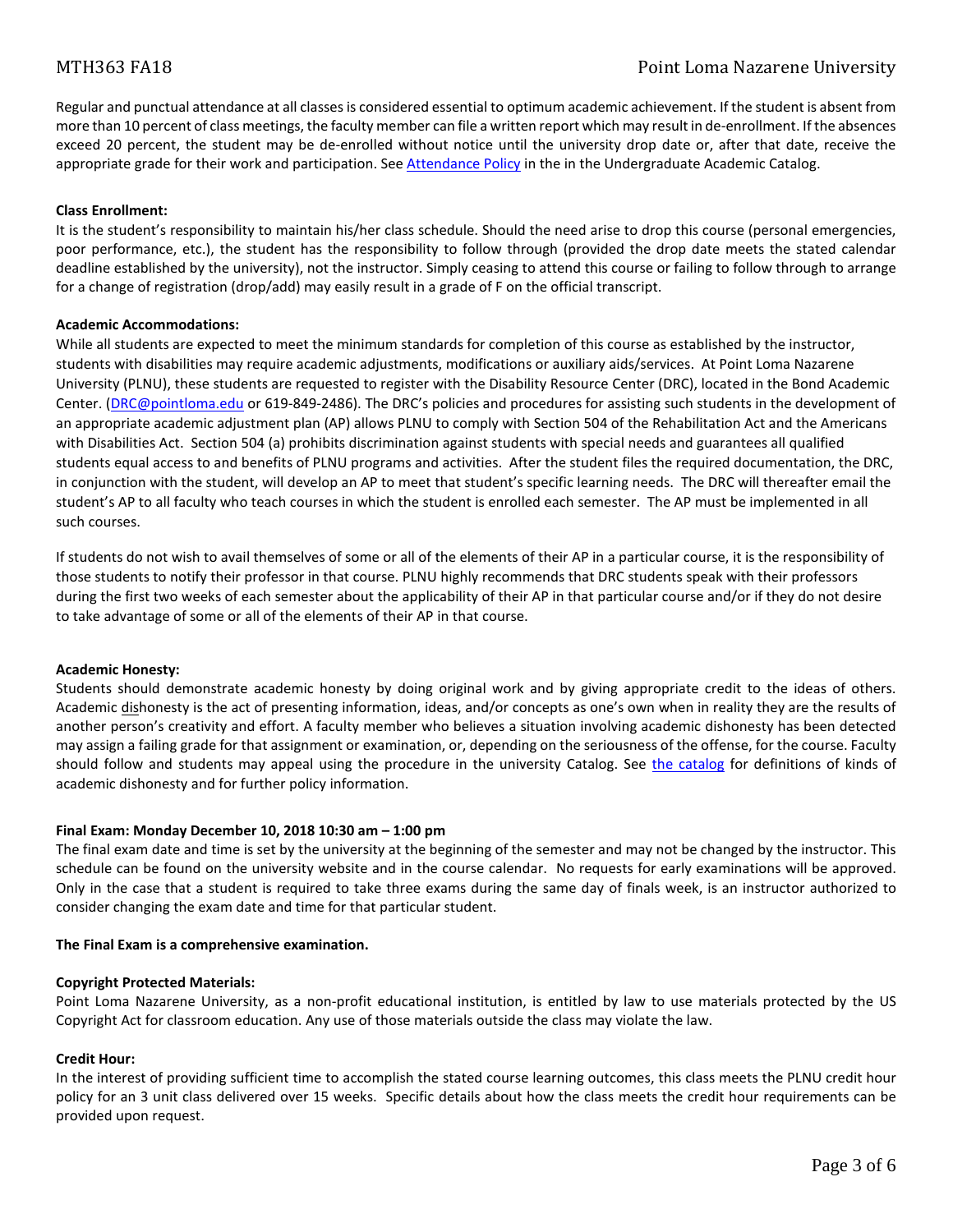# **Written Homework Problem List**

| <b>Assignment</b><br><b>Number</b> | <b>Chapter</b> | <b>Written Homework</b>    |  |  |  |  |
|------------------------------------|----------------|----------------------------|--|--|--|--|
| 1                                  | 1              | 23,25,26,27,28,29,32       |  |  |  |  |
|                                    | 2              | 26, 27, 32, 35, 36, 38, 39 |  |  |  |  |
|                                    | 3              | 26,32                      |  |  |  |  |
| $\overline{2}$                     | 4              | 26,31                      |  |  |  |  |
|                                    | 5              | 8,9,10,11,13,29            |  |  |  |  |
| 3                                  | 6              | 25, 26, 27, 32, 33, 41     |  |  |  |  |
|                                    | 7              | 24,29,30,34                |  |  |  |  |
|                                    | 9              | 26,27,30,35                |  |  |  |  |
| 4                                  | 10             | 26,33,34,47                |  |  |  |  |
|                                    | 11             | 19,21,24,28,34             |  |  |  |  |
| 5                                  | 13             | 32,36,45                   |  |  |  |  |
| 6                                  | 14             | 30,40,41,46                |  |  |  |  |
| 7                                  | 15             | 25,27                      |  |  |  |  |
| 8                                  | 17             | 39,40,41                   |  |  |  |  |
| 9                                  | 18             | 21,22,26                   |  |  |  |  |
|                                    | 24             | 22                         |  |  |  |  |
|                                    | 19             | 29,33,40                   |  |  |  |  |
| 10                                 | 20             | 28,33                      |  |  |  |  |
| 11                                 | 22             | 23,25                      |  |  |  |  |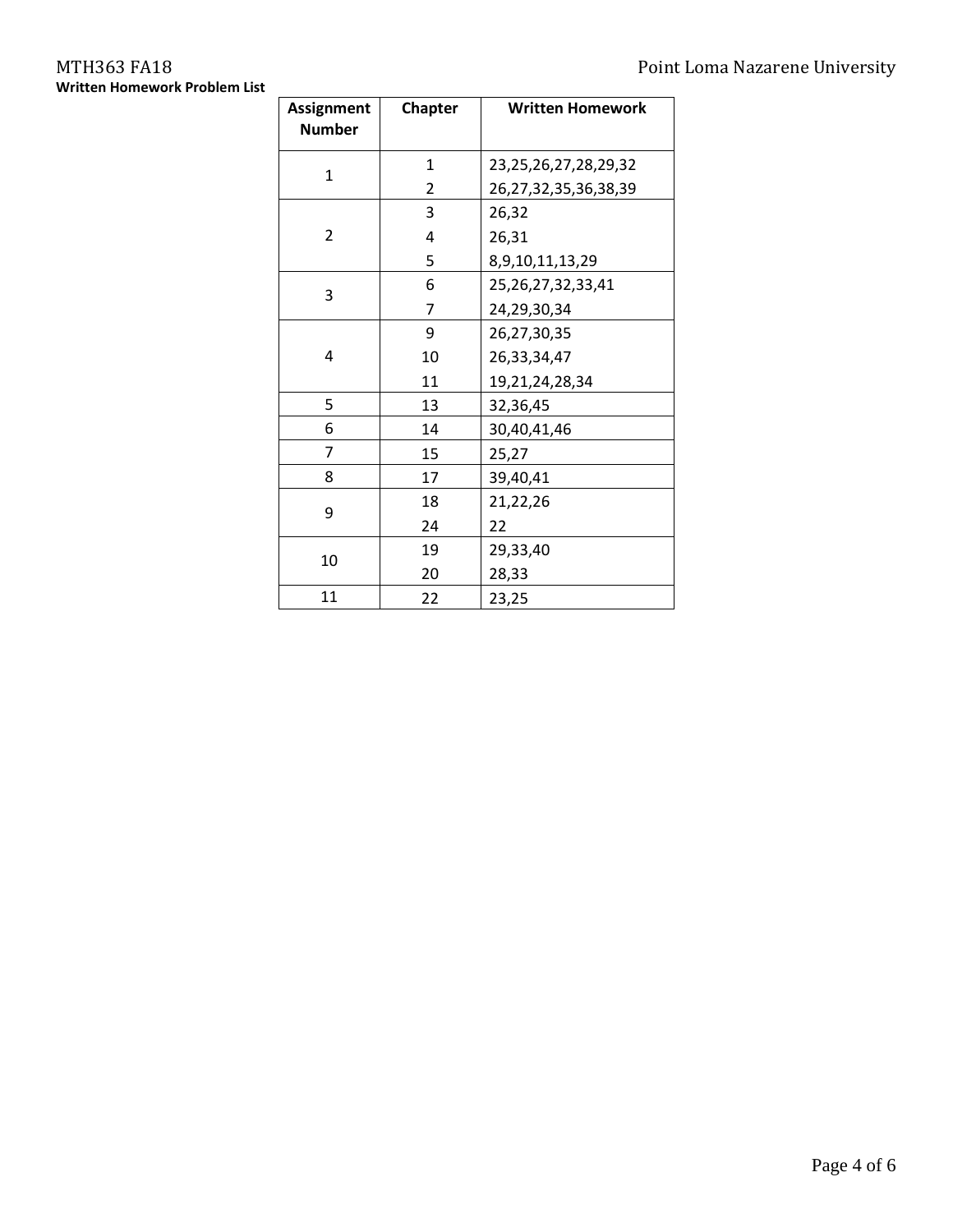## MTH363 FA18 **Point Loma Nazarene University**

|                           | Sun            | Mon                                                                                                                                                                               | <b>Tues</b>                        | Wed                                      |                                                                                                                                                | <b>Thurs</b>                       | Fri               | Sat                                       |                                                                                                                                            |
|---------------------------|----------------|-----------------------------------------------------------------------------------------------------------------------------------------------------------------------------------|------------------------------------|------------------------------------------|------------------------------------------------------------------------------------------------------------------------------------------------|------------------------------------|-------------------|-------------------------------------------|--------------------------------------------------------------------------------------------------------------------------------------------|
| August                    | 26             | On Tuesday 28th (Monday Schedule)<br><b>Introduction Overview of Hybrid Course</b><br><b>Buy Online Text (including resources)</b><br><b>Install</b><br><b>Both R</b> and RStudio | 28                                 | 29<br>Lab<br>Lab Assigned                | 1: Your First Commands*<br>Your First Commands*                                                                                                | 30                                 | 31<br>Open Lab    | Read                                      | 1: Picturing Distributions<br>2: Describing Distr. with #s<br>Online HW $1$ and $2:$ $(1^{st}$ Try)                                        |
| September                 | $\overline{2}$ |                                                                                                                                                                                   | 4                                  | 5<br>Activities                          | 1: Picturing Distributions<br>2: Describing Distr. with #s<br>Introduction 3: Scatterplots & Correlation<br>4: Regression<br>5: Two-way Tables | 6                                  |                   | 8<br>Read<br>Online HW 3, 4 and 5<br>Due: | 3: Scatterplots & Correlation<br>4: Regression Analysis<br>5: Two-way Tables<br>(1 <sup>st</sup> Try)<br>Online HW 1 and 2: $(2^{nd} try)$ |
|                           |                | <b>Labor Day (No Classes)</b>                                                                                                                                                     |                                    | HW Assigned                              | 1 and 2 (Written)                                                                                                                              |                                    | Open Lab          | Lab                                       | 1: Your First Commands                                                                                                                     |
|                           | 9              | 10<br>3: Scatterplots & Correlation<br>Activities<br>4: Regression<br>5: Two-Way Tables<br>Introduction 6: Samples and Obs. Studies<br>7: Experiments                             | 11                                 | 12<br>Lab<br>HW Due                      | 2: Summarizing Data*<br>1 and 2 (Written)                                                                                                      | 13                                 | 14                | 15<br>Read<br>Online HW<br>Due:           | 6: Samples and Obs. Studies<br>7: Experiments<br>6 and 7 $(1st Try)$                                                                       |
|                           |                | 3, 4 and 5 (Written)<br>HW Assigned                                                                                                                                               |                                    | Lab Assigned                             | Summarizing Data                                                                                                                               |                                    | Open Lab          |                                           | Online HW $3, 4$ and $5$ (2 <sup>nd</sup> try)                                                                                             |
|                           | 16             | 17<br>Activities<br>6: Samples and Obs. Studies<br>7: Experiments<br>Introduction 9: Essential Probability<br>10: Ind. And Cond. Prob.                                            | 18                                 | 19<br>Open $R$ Lab                       |                                                                                                                                                | 20                                 | 21                | 22<br>Read                                | 9: Essential Probability<br>10: Ind. And Cond. Prob.<br>11: Normal Distr.<br>Online HW $9, 10$ and 11 ( $1st$ Try)                         |
|                           |                | 11: Normal Distr.<br>6 and 7 (Written)<br>HW Assigned                                                                                                                             |                                    | HW Due                                   | 3, 4 and 5 (Written)                                                                                                                           |                                    | Open Lab          | Due:<br>Online HW<br>Lab:                 | 6 and 7 $(2nd try)$<br>2: Summarizing Data                                                                                                 |
|                           | 23             | 24<br>Activities<br>9: Essential Probability<br>10: Ind. And Cond.Prob.<br>11: Normal Distr.<br>Introduction 13: Sampling Distr.                                                  | 25<br>Spiritual<br>Renewal<br>Week | $\overline{26}$<br>Lab<br>Relationships* | 3: Summarizing                                                                                                                                 | 27<br>Spiritual<br>Renewal<br>Week | 28                | 29<br>Read                                | 13: Sampling Distr.<br>Online HW 13: (1st Try)                                                                                             |
|                           |                | 9, 10 and 11 (Written)<br>HW Assigned                                                                                                                                             |                                    | HW Due<br>Lab Assigned                   | (Written)<br>6 and 7<br>Summarizing Relationships                                                                                              |                                    | Open Lab          | Due:                                      | Online HW $9, 10$ and 11 ( $2nd$ try)                                                                                                      |
|                           | 30             | 13: Sampling Distr.<br>Activities<br>Introduction 14: Intro. To Inference<br>13(Written)                                                                                          | <sup>2</sup>                       | 3<br>Open $R$ Lab<br>HW Due              |                                                                                                                                                | $\overline{4}$                     |                   | 6<br>Read<br>Online HW<br>Due:            | 14: Into. To Inference<br>14 $(1^{st}$ Try)<br>Online HW 13 (2 <sup>nd</sup> try)<br>3: Summarizing Relationships                          |
| <b>er</b><br><b>Octob</b> |                | HW Assigned                                                                                                                                                                       |                                    |                                          | 9, 10 and 11 (Written)                                                                                                                         |                                    | Open Lab          | Lab                                       |                                                                                                                                            |
|                           | 7              | 8<br>Activities 14: Intro. To Inference<br>Introduction 15: Inference In Practice                                                                                                 | $\mathbf{q}$                       | $10\,$<br>Lab<br>HW Due                  | 4: Is This Data Normal?*<br>13 (Written)                                                                                                       | 11                                 | 12                | 13<br>Read<br>Due:                        | 15: Inference In Practice<br>Online HW $15$ (1 <sup>st</sup> Try)                                                                          |
|                           |                | HW Assigned 14 (Written)<br>15                                                                                                                                                    | 16                                 | Lab Assigned<br>17                       | Is This Data Normal?                                                                                                                           | 18                                 | Open Lab<br>19    | 20                                        | Online HW 14 (2 <sup>nd</sup> try)                                                                                                         |
|                           | 14             | <b>Review for Exam</b>                                                                                                                                                            |                                    |                                          | Exam 1                                                                                                                                         |                                    |                   |                                           |                                                                                                                                            |
|                           |                |                                                                                                                                                                                   |                                    | <b>HW</b> Due                            | 14 (Written)                                                                                                                                   |                                    | <b>Fall Break</b> |                                           |                                                                                                                                            |